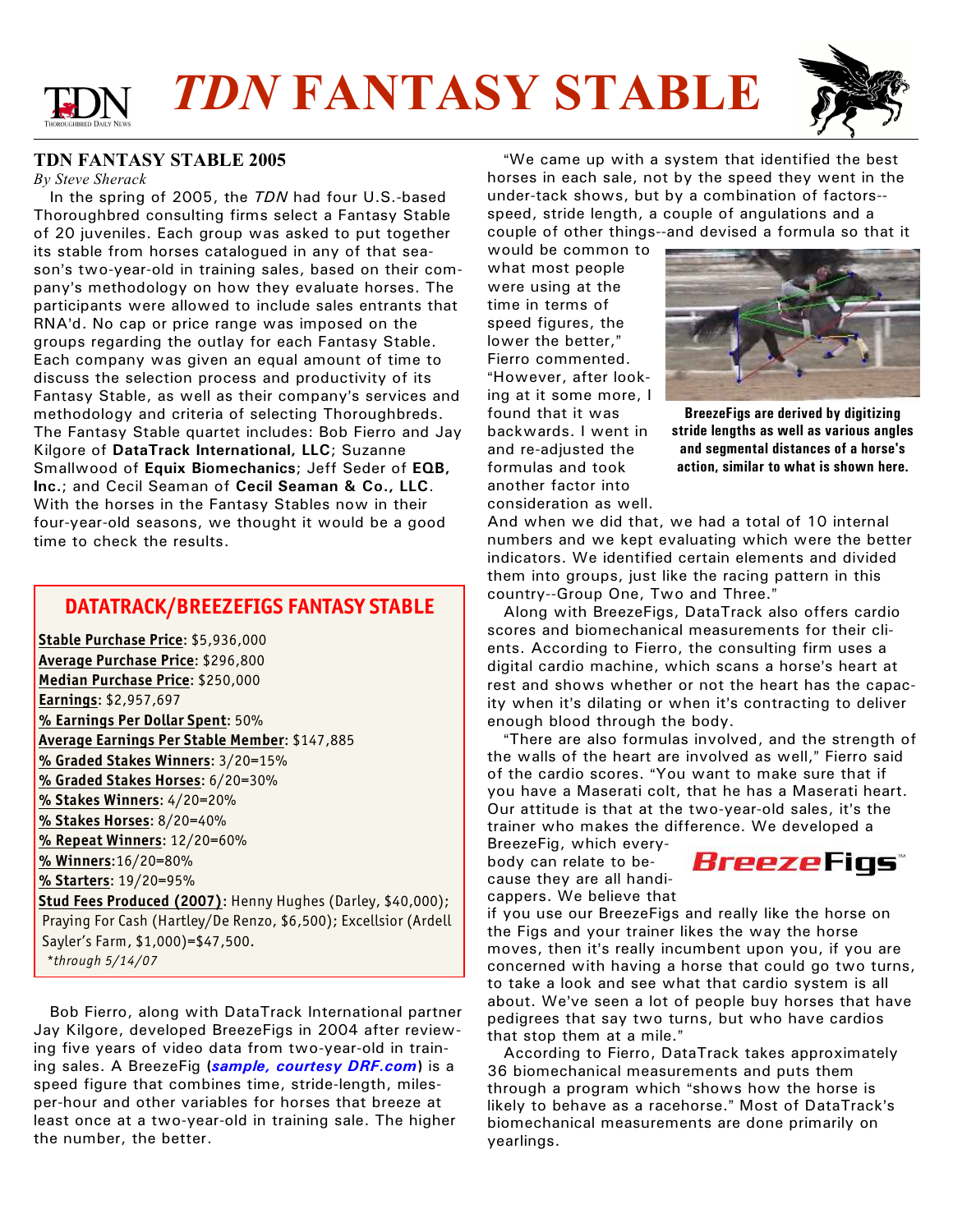"We've done a number of biomechanical reports on yearlings who have subsequently gone on to the twoyear-old sales," he said. "For example, we're at a twoyear-old sale and we notice that we measured one of them as a yearling. When we saw this one at the yearling sale, we may have said that he was going to have high knee action and that's indicative of a turf horse, or it's not indicative of a turf horse and he's likely to hurt himself because he's going to come down hard on his front legs, or this a horse that's not going to have a lot of early speed from the gate because he has a very long tibia and he's likely to be a one-paced horse. Then we take a look at their videos in slow motion at the breeze shows and the majority of the time we find that we were right with our evaluations."

 When evaluating horses for its clients at the twoyear-old sales, the team at DataTrack first takes a look at the BreezeFigs.

"Based on the BreezeFigs and the internal numbers-we have one that shows if they are slowing down during their breeze--we look for horses that are hitting on all cylinders," Fierro explained. "Then primarily Jay will look at the ones that he picks out of that group in slow motion, and based on the way the horse throws its legs, and comes up with its knees, etc., he will eliminate a good 50 percent of those horses from an advisory capacity. In slow motion, what some horses do from the knees down will make a prospective buyer drop his jaw. And we will explain to our client what is likely to happen to the horse because of that. Then Jay, myself and Frank Mitchell will look at the horses at the barns and we will do cardios on the ones that we really like. If the horse passes the cardio inspection, we're done unless the client specifically says to measure the horse biomechanically. And at that particular point, we're over, unless they want us to bid for them at the sale. We charge a fee for our BreezeFig services--video, stride-length analysis, etc.--and there is an extra fee for our cardio and biomechanical services. We have some clients who choose to do the cardio and biomechanics and some who don't."

Fierro pointed out that the majority of DataTrack's clients have other advisors, including trainers, and that they work together in a team capacity. DataTrack's role in the team doesn't include vetting out horses or taking x-rays.

"Virtually everyone of our clients has another advisor or two who handle pedigree, conformation, etc.," Fierro continued. "Especially for clients who stay home and don't go to the sale until it's time to bid, they have teams out there. If a client doesn't have their own vet, we can recommend one, but we work as part of a team. Some clients won't even ask us to analyze horses that weren't cleared by their vet first."

 **Henny Hughes** (Hennessy), an Eclipse finalist for champion sprinter in 2006, was the DataTrack Fantasy Stable's chief earner, bankrolling \$1.1 million in purses. The \$370,000 RNA at BESMAR won the GII Saratoga Special S. at two before finishing second in the GI Breeders' Cup Juvenile.

 Henny Hughes notched two wins at the highest level in his sophomore season, including the prestigious GI King's Bishop S. at Saratoga. He was retired to Darley in Lexington, Kentucky, following an unplaced effort in the 2006 GI Breeders' Cup Sprint. The chestnut stood his first season at stud in 2007 for a fee of \$40,000.

"This colt went : 9 4/5," Fierro recalled of Henny Hughes's bullet breeze at Barretts. "He was going faster at the end than at the beginning of his breeze. He had a 24.3-foot stride length, which was one of the longest stride lengths of the sale. He didn't have an outstanding

thrust, which is the ability to maintain that speed for more than a mile. He was the secondfastest horse in the sale on the internal speed figures [One's Not Enough (Northern Afleet), a maiden winner of



**BreezeFigs also tracks the "foot placement" of a horse in order to hone stride lengths utilizing streams similar to these that indicate vertical movement (exaggerated in thickness in this photo for sharper display).**

\$31,800, had the fastest internal

speed figure]. So even though he missed out on thrust, Jay just loved this horse. He does a short list. He looks at the BreezeFigs and looks at all the internal numbers and then he selects a group of horses that he looks at as far as how they moved. Then he cuts that down and looks at the horses as well and when he falls in love, he falls in love."

Also included in DataTrack's Fantasy Stable was last season's GI Haskell Invitational H. runner-up and GIII Long Branch Breeders' Cup S. winner Praying For **Cash** (Songandaprayer). The \$150,000 KEEAPR graduate retired with \$357,630 in earnings following an offthe-board finish in Keeneland's GIII Perryville S. in October. He stands at Hartley/De Renzo Thoroughbreds in Ocala, Florida, for a fee of \$6,500 in 2007.

"Praying For Cash had a 25.39-foot stride length," Fierro said. "He moved at a quarter mile--which he achieved in :21 flat--at exactly the same speed every step of the way. That's really scary! Based on thrust, he was probably going to be a miler, but probably go a little further if he had a good cardio system. He had an excellent internal speed figure, which was the best of the sale. He had a BreezeFig eight points over par, which was the second fastest BreezeFig in the sale **[fellow Fantasy Stable selection Noonmark (Unbridled's** Song), MGSP, \$116,175 had the highest BreezeFig]. And Jay just loved the way he moved."

#### **DataTrack/BreezeFigs cont.**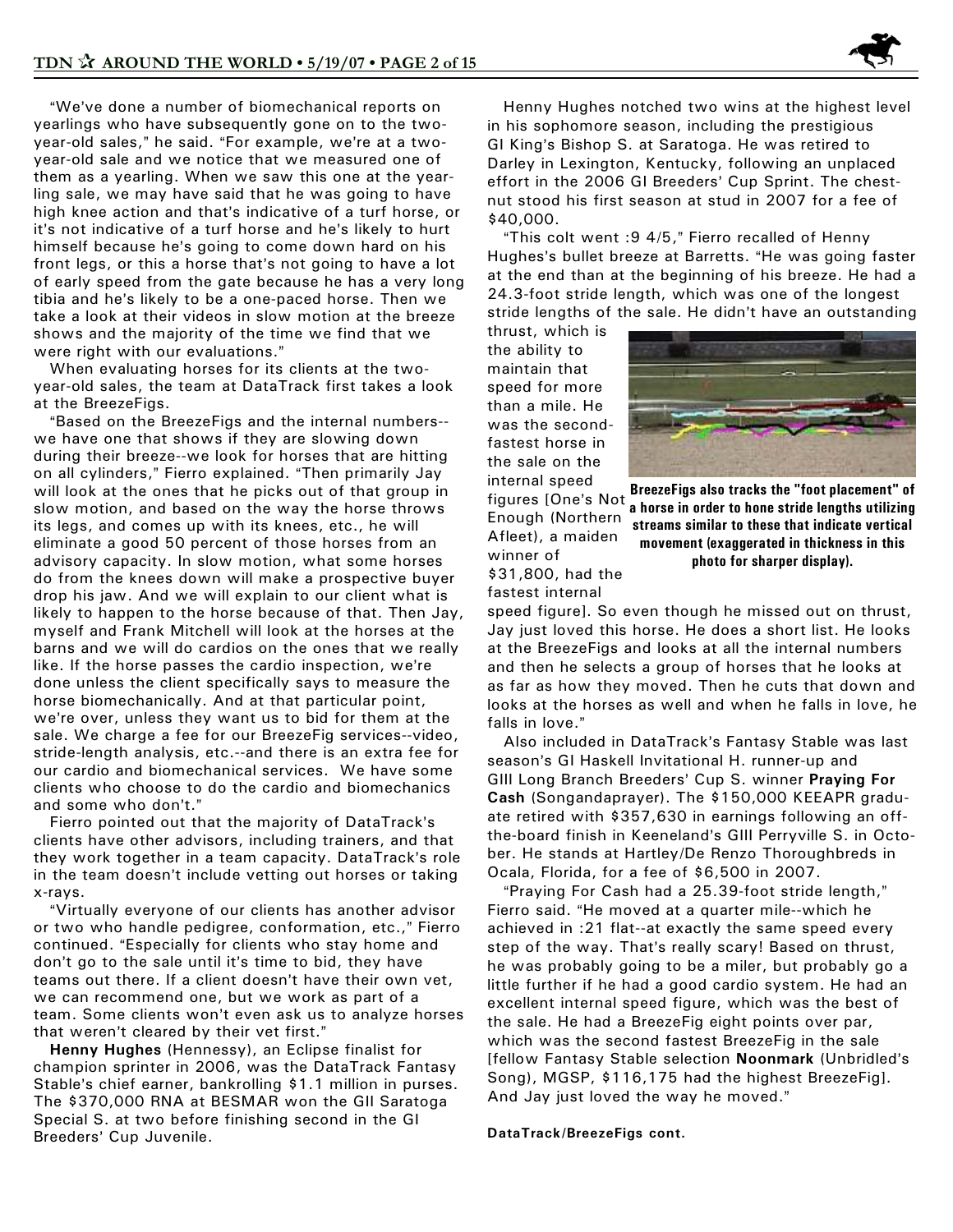

 The Stable looks to be on track for additional seasonending sprinter honors this year with Harry Aleo's

**Smokey Stover** (Put It Back). The blaze-faced gelding has been perfect in four attempts this term, rattling off victories in the Jan. 27 Sunshine Millions Sprint S. at Santa Anita, the Mar. 11 GIII Bay Meadows Breeders' Cup Sprint H. and most recently the Apr. 7 GII Potrero Grande Breeders= Cup H. *Horsephotos*



**Smokey Stover**

at Santa Anita. According to trainer Greg Gilchrist, the \$140,000 FTMMAY purchase will be freshened for a summer/fall campaign and will be pointed toward the GI Breeders' Cup Sprint at Monmouth Oct. 27.

"At an eighth of a mile, he went in :10 3/5," Fierro said of Smokey Stover's breeze at the Fasig-Tipton Midlantic Sale. "He didn't erupt on the track at all, but he had a 24.78-foot stride length--which was major. It was one of the longer stride lengths of any colt which breezed an eighth of a mile at that sale. He was speeding up a little bit at the end of the breeze and he had one of the fastest internal speed figures, even though he went in :10 3/5."

 There were many other reasons why Fierro and Kilgore selected their Fantasy Stable of 20.

"It looked like these horses were really the best on a number of terms," Fierro continued. "Number one, what kind of BreezeFig did they have? Number two, what group did they fall into? Number three, what was their potential to get better as they get older based on the internals? Were they slowing down at the end of their breeze? That's one of the things we look at. If a large horse does :10 flat and in our numbers he shows that he has a 23.5-foot stride length, we are skeptical of that horse going beyond sprint distances because there's another factor in our numbers which shows whether or not that horse should sustain his speed beyond that distance--it's called thrust. We found that thrust is extremely important with horses who have very fast breeze times, but below average or average stride length. The average and below average stride length we calculate. Stride length is coming absolutely out of the woodwork as a defining parameter for quality horses. We're the only ones who provide stride length at the two-year-old sales on an immediate basis the night of the breeze show, and whether or not that horse had a longer than average stride length for that day, and sex and distance."

 Fierro was quick to give Kilgore credit for selecting the bulk of DataTrack's Fantasy Stable.

"Jay is the guy," Fierro said. "Not only does he do the video at the breeze shows, he analyzes the way the horses move as well. He's very scary when it comes to that, and he does the cardio and, along with biomechanical expert and consultant Frank Mitchell, measures the horses digitally. Jay's the workhorse."

 In terms of measuring success, DataTrack conducts studies involving the two-year-old in training sales and BreezeFigs. A recent study that included all juveniles who breezed at least once at eight major two-year-old sales in 2006 and started at least once through the end of the year, showed that in most cases a horse's stride length during the breeze show is at least as important, and sometimes more so, than the time the horse worked in.

"Our original intent was to focus on the validity of BreezeFigs as a predictor of two-year-old racetrack performance, especially in terms of stride lengths," Fierro said of the study. "What we discovered was over 72 percent of horses that were ranked in our top two BreezeFigs groups who broke their maidens in their first four starts as two-year-olds had stride lengths that were longer than the average. But what really got us motivated to mine the data further was that 73 percent of those that broke their maidens in their first start had longer than average stride lengths and, that this figure rose to 78 percent at the five select sales."

BreezeFigs are available on *Daily Racing Form's* website for subscribers to *DRF Plus*. BreezeFigs, used by prospective buyers at two-year-old sales, are also used by many as a handicapping tool for maiden races.

"We reached a deal with *Daily Racing Form* at precisely the same time that people started to pay attention to what we were doing at the sales," Fierro said. "And the beauty of this is that a number of trainers use Figs to claim horses and handicap as well. So it was congruent to a mind set that came out of handicapping. We developed a tool that in effect is the only statistical tool that you can use to both buy and bet on horses."

## **MAKING THE SHORT LIST**

*Two-year-olds who made the grade for more than one Fantasy Stable*

| Horse (Sire)                                       | Sale Price | Earnings |  |  |  |  |  |
|----------------------------------------------------|------------|----------|--|--|--|--|--|
| Master of Disaster (Dance Master) \$600K \$231,708 |            |          |  |  |  |  |  |
| Chosen by DataTrack/BreezeFigs, EQB & EQUIX        |            |          |  |  |  |  |  |
| Graffham (Red Ransom) \$400K                       |            | Unplaced |  |  |  |  |  |
| Chosen by EQUIX & Seaman                           |            |          |  |  |  |  |  |
| Likely (Yes It's True) \$400K                      |            | \$93,516 |  |  |  |  |  |
| Chosen by EQB & Seaman                             |            |          |  |  |  |  |  |
| Nectar of the Gods (High Yield) \$450K             |            | Unraced  |  |  |  |  |  |
| Chosen by EQB & EQUIX                              |            |          |  |  |  |  |  |
| Oden's Tale (Menifee) \$140K                       |            | \$91,170 |  |  |  |  |  |
| Chosen by DataTrack/BreezeFigs & EQUIX             |            |          |  |  |  |  |  |
| The Long Gray Line (Silver Charm) \$360K           |            | Unraced  |  |  |  |  |  |
| Chosen by DataTrack/BreezeFigs & EQB               |            |          |  |  |  |  |  |
| Tilden (Delaware Township) \$225K                  |            | \$33.010 |  |  |  |  |  |
| Chosen by EQUIX & Seaman                           |            |          |  |  |  |  |  |
| <b>Zann</b> (Dynaformer) $\qquad$ \$400K \$130,632 |            |          |  |  |  |  |  |
| Chosen by DataTrack/BreezeFigs & Seaman            |            |          |  |  |  |  |  |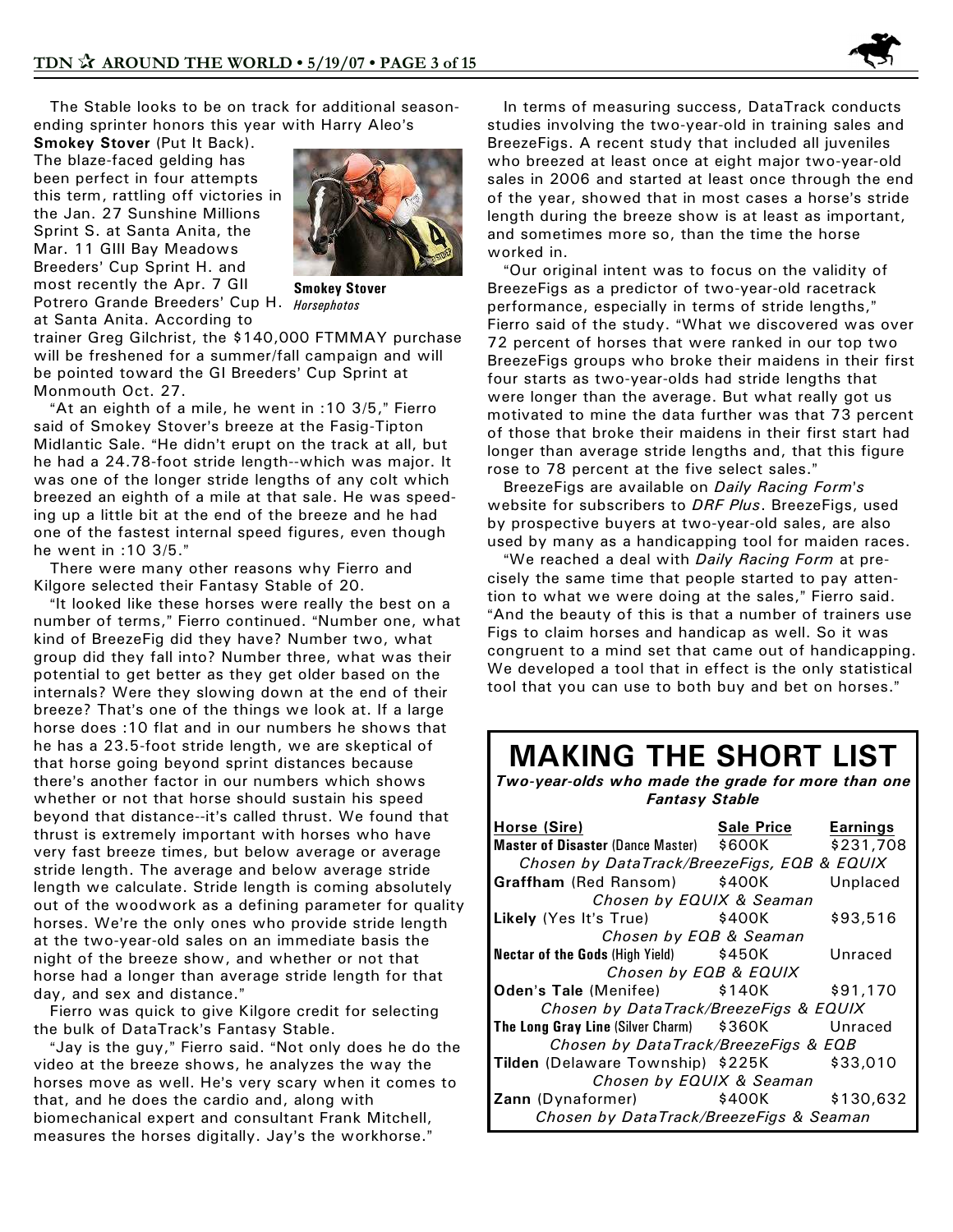

### **EQUIX BIOMECHANICS FANTASY STABLE**

**Stable Purchase Price**: \$15,320,000 **Average Purchase Price**: \$729,523 **Median Purchase Price**: \$375,000 **Earnings**: \$1,810,208 **% Earnings Per Dollar Spent**: 12% **Average Earnings Per Stable Member**: \$86,200 **% Graded Stakes Winners**: 0/21=0% **% Graded Stakes Horses**: 3/21=14% **% Stakes Winners**: 1/21=5% **% Stakes Horses**: 5/21=24% **% Repeat Winners**: 9/21=43% **% Winners**: 13/21=62% **% Starters**: 18/21=86% **Stud Fees Produced (2007)**: None *\*through 5/14/07*

 EQUIX Biomechanics analyzes stride traits using its proprietary EquiTrax video **(***[click for more info](http://www.equixbio.com/pdfs/motion_analysis.pdf)***)**, and also factors in biomechanical measurements **(***[click for more](http://www.equixbio.com/pdfs/Biomechanics.pdf)*



*[info](http://www.equixbio.com/pdfs/Biomechanics.pdf)***)** and a cardio analysis when selecting horses at two-year-old in training sales. EquiTrax is an ultra high-speed digital video system that helps evaluate a number of stride

traits and other variables. Its biomechanical analysis uses approximately 38 body measurements to further evaluate a horses's athletic potential. The cardio analysis helps to determine a horse's distance capabilities.

"We start with the EquiTrax Stride Analysis at the two-year-old sales," said Suzanne Smallwood, who serves as the vice president and senior analyst for EQUIX. "We have a high-speed 150 frames per second motion sensor camera where we're able to lock the camera onto the horse at the 1/16 pole and follow him throughout the breeze automatically. Once the horse's video is gathered, we have two analysts simultaneously working on computers, performing a series of evaluations on every stride down the stretch. We calculate their stride length, efficiency, and how each stride varies. Babies are green. They'll show a long stride and then may take a couple of shorter strides before smoothing out again. They may cross-fire, and then change their lead properly. It is important that we look at a series of stride revolutions where they're on the same lead. What sets us apart is that we're looking at a significant portion of their workout. Once we compile all our data, we're able to filter through our results and select a group of horses that cluster near the top."

 According to Smallwood, between 70 to 75 percent of the horses that breeze at two-year-old in training sales are eliminated right off the bat after analyzing their stride results.

"We're really looking for elite stride traits," she continued. "Stride analysis is more than measuring just the

stride length. They need to have timing and efficiency as well. Sometimes long-striding horses are unable to be tactical. They just end up being really slow turnover horses. Historically, those horses that have elite stride traits are the ones that reach a high performance level."



**EquiTrax Video**

 The next step for the Lexington, Kentucky-based company involves a more in-depth stride analysis.

 "We apply another slow-motion analysis to evaluate the quality of their action and their overall efficiency," Smallwood added.

 For those that possess what Smallwood describes as "elite stride traits," EQUIX then inspects the horses at the barns for conformation and body balance. For those that pass visual inspection, an analyst takes 38 body measurements and an ultrasound on the heart. EQUIX does re-evaluations on the stride if there is more than one breeze show.

 "We use the body measurements and the heart to get more detail on the racing style of the horse," Smallwood commented. "We can identify distance capabilities, whether they're going to be fast from the starting gate, have tactical speed or be a one-run type of horse. We really love our system, but we still have to be good horsemen. We look at a horse as an athlete- looking at his presence and fluidity, not only on the track, but back at the barn as well. We look at muscle quality, soundness, and we consider who has been training him and how he has been brought along. It's just a multi-level approach to buying horses out of the two-year-old sales."

 EQUIX does not always take part in the vetting process during its evaluation routine.

 "Many of our clients coordinate their own vetting," Smallwood said. "I don't always know who vets and who doesn't. If we give a client a list of 20 horses at a sale, they tend to focus on certain horses that suit their racing program. It may be based on price, pedigree, if they want colts or fillies, etc."

 EQUIX produces a Best-in-Sale List at most auctions that they attend.

**EQUIX cont.**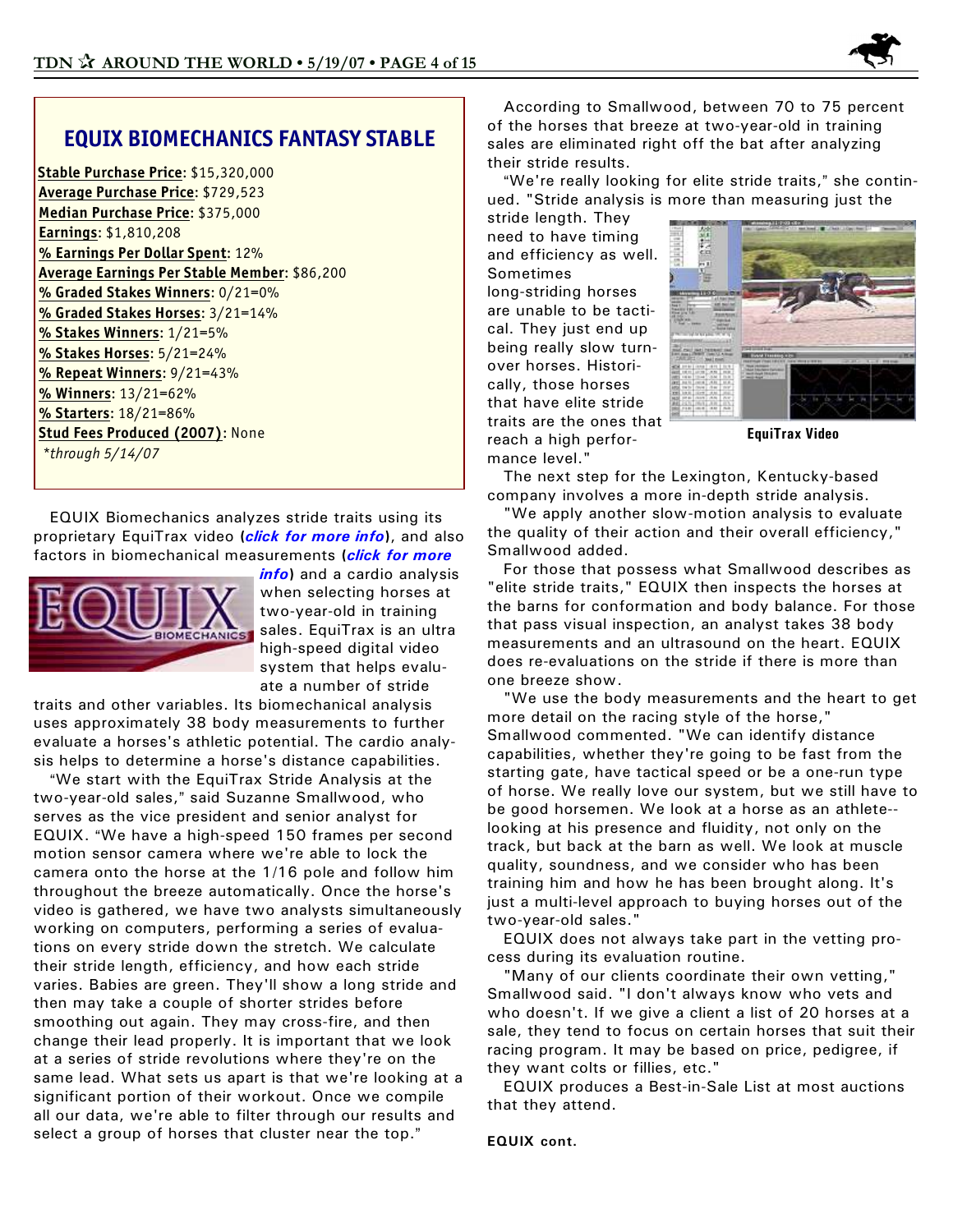

#### **EQUIX cont.**

 "Our clients like to review our data and see a ranking of these horses," Smallwood said. "It helps them make a more educated buying decision. Instead of somebody saying, 'I really like this one because he went in :10 1/5 and he's by so and so...,' our reports document all their stride traits, as well as their pattern of biomechanical development."

 EQUIX doesn't target one particular type of horse at the sales.

 "Initially, we look for all types of horses, but it depends on which clients we're working for," Smallwood explained. "For the most part, everybody says they



**Steppenwolfer** *Horsephotos*

want a Classic-distance horse. Even though they are two-year-old sales, we do find good distance horses. One of our clients bought two from the 2006 sales, Dominican and Sedgefield, who both ran in the Kentucky Derby this year, and we had **Steppenwolfer** (Aptitude) last year. Pinhookers will bring horses to these sales that can go two turns.

But some clients that buy multiple horses will also consider a horse that is going to be early and fast. Our Best-in-Sale List's include horses with a variety of distance capabilities and racing aptitudes."

 Steppenwolfer, who finished third behind Barbaro in the 2006 GI Kentucky Derby, was selected by the EQUIX Biomechanics Fantasy Stable. The \$375,000 OBSAPR purchase stamped himself as a top sophomore early last season with second-place finishes behind Lawyer Ron in the GII Arkansas Derby and the Southwest S. The gray outran his 16-1 odds in the Run for the Roses and followed that effort with a respectable fourth behind Jazil in the GI Belmont S. He finished off the board in his first two attempts at Oaklawn this season, but sprung to life with a return to turf, finishing second in a \$50,000 optional claimer at Belmont May 16.

 "Steppenwolfer was a quintessential two-turn horse," Smallwood recalled. "He did show very good speed at the breeze show, but he has really turned out to be more of a closer. His stride length was over 25 feet. I put him at a distance of 6 1/2 to 11 furlongs. His BME's [biomechanical efficiency scores] were good. He had a good heart. He had a lot of good things going for him. In fact, he was the only horse I recommended to Robert and Lawana Low at that sale, and they bought him."

 **Rondo** (Grand Slam), a \$2.9-million FTFFEB graduate, was tabbed as a "*TDN* Rising Star" following a Saratoga maiden win last July. The EQUIX Fantasy Stable member finally resurfaced Apr. 18 at Gulfstream with a dominating allowance win beneath a motionless Joe Bravo.

 **Sky Diving** (Aptitude), runner-up in the 2006 WinStar Derby and Turf Paradise Derby, has rattled off a pair of Turfway wins over the Polytrack in his last two starts Jan. 1 and Mar. 28, respectively. The dark bay, owned by B. Wayne Hughes, was a \$310,000 OBSMAR acquisition.

 The EQUIX Fantasy Stable was put together from its Best-in-Sale Groups. Smallwood pointed out that rival Fantasy Stable selections Strong Contender, Diabolical and Praying For Cash were included on their Best-in-Sale Lists, but were not placed in the EQUIX Fantasy Stable.

 "Obviously, I should have included those, but we had 20 or even 30 to choose from out of each sale and we had to narrow it down to just a few at each venue," Smallwood said. "The Fantasy Stable exercise really had no parameters. We were just asked to compile a list of horses we liked from the two-year-old sales and their racing performance would be tracked. No criteria, such as purchase price limit or auctions attended, were given.

 "Lately, the majority of our clients limit their spending to under about \$400,000," Smallwood continued. "We seldom recommend paying more than that for any horse, unless the residual value is very strong. In mak-

ing the Fantasy Stable selections, there was some pressure to consider more expensive horses. For the most part, this group included pretty well-bred horses. They were athletic and met our criteria for motion and biomechanics. If they were sound and were trained properly, we thought they had an opportunity to be good horses. A couple of them were very expensive and were purchased by big outfits, but sometimes those



**Dominican takes the GI Blue Grass S. over subsequent Kentucky Derby hero Street Sense**  *Pat Lang photo*

horses don't pan out for whatever reason. We didn't know how many of these horses vetted out. We thought that if their purchase price was fairly high, then maybe those vetted out and they'll make it to the races. I was trying to find horses that might not have problems or be laid up a year."

 In terms of measuring success, Smallwood said, "We keep track of everything we've measured--whether it be yearlings or two-year-olds or our matings--on a daily basis. For the most part, our Best-In-Sale Lists usually average around 25 percent stakes horses each season, with some sales as high as 35 percent. Depending on the size of the sale, the list might contain just 15 horses or it could be 35 or so for a big sale. So the bar is raised pretty high. It usually takes a couple of seasons to get everybody's performance level sorted out, since many of our choices have very good distance potential." **EQUIX** cont.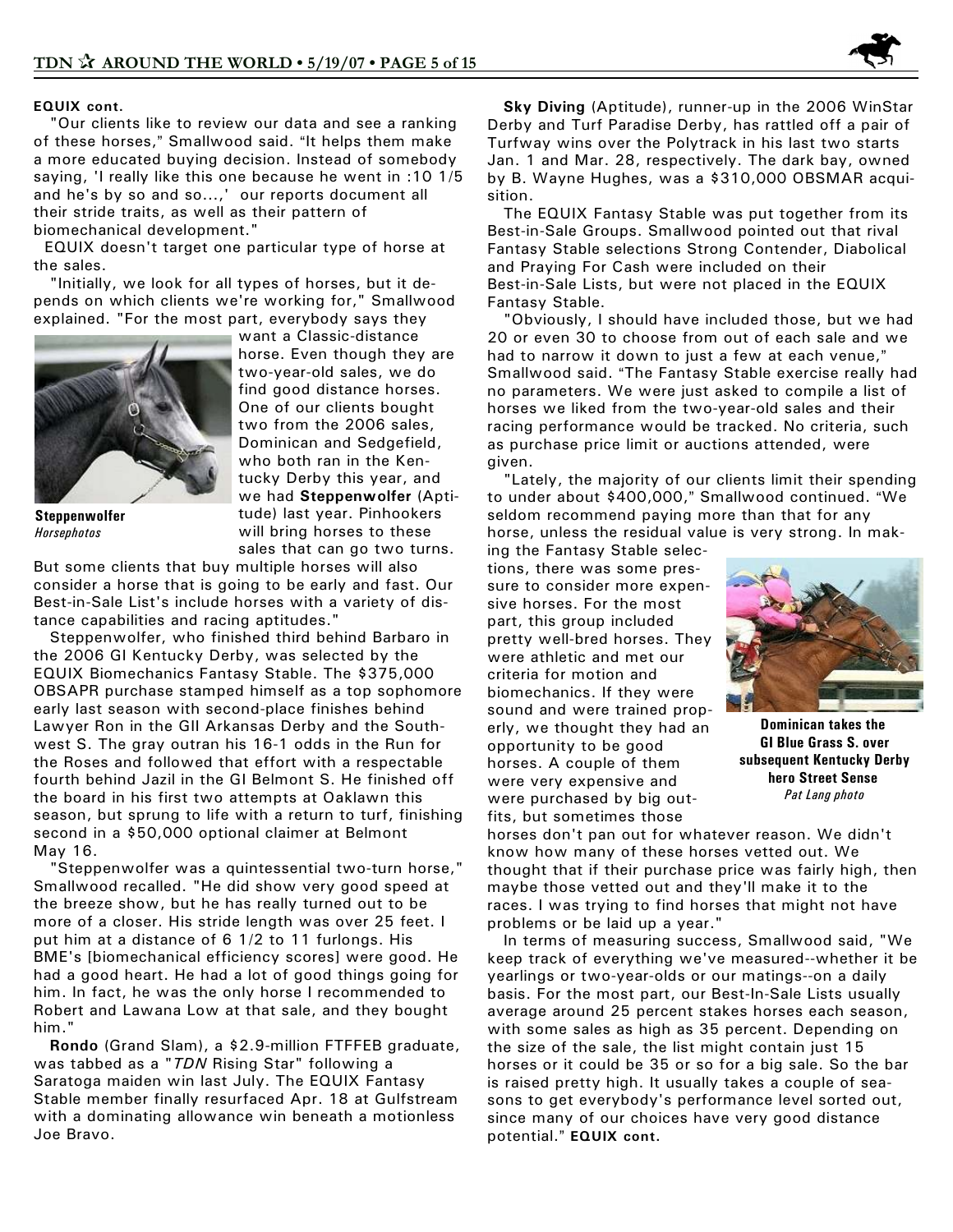

"Our 2005 Best-in-Sale Lists produced a lot of stakes horses; out of OBS March alone, we had 30 horses on our List and there are 10 or 12 stakes horses so far," Smallwood said.

 Smallwood added that EQUIX has made some changes to its stride analysis criteria since 2005.

"We've done some enhancements on the video analysis," she said. "We're analyzing more strides now than we were in 2005. It's a continuous process-- improving our technology to help our clients buy good horses."

## **EQB FANTASY STABLE**

**Stable Purchase Price**: \$6,017,000 **Average Purchase Price**: \$300,850 **Median Purchase Price**: \$252,500 **Earnings**: \$1,784,372 **% Earnings Per Dollar Spent**: 30% **Average Earnings Per Stable Member**: \$89,219 **% Graded Stakes Winners**: 0/20=0% **% Graded Stakes Horses**: 3/20=15% **% Stakes Winners**: 3/20=15% **% Stakes Horses**: 5/20=25% **% Repeat Winners**: 8/20=40% **% Winners**: 15/20=75% **% Starters**: 18/20=90% **Stud Fees Produced (2007)**: None *\*through 5/14/07*

EQB's Thoroughbred evaluation process includes a slow-motion analysis of breezes at the under-tack shows (gait analysis methodology), conformation and walk, ultrasound heart scans and cardio analysis, and endoscopic throat exams and x-rays.

 Gait analysis **(***[click here to view video](http://www.eqb.com/images/eqb.com/default1.aspx?contentname=Gait%20Analysis)***)** captures horses breezing at two-year-old in training sales with



high-quality, ultra slow-motion films digitized to hundreds of pictures per second. EQB's specialized video allows for close analysis of movement based

on biomechanics of quadruped locomotion--stride length, way of going, energy expended, angles of legs, shoulder, neck and joint positions, hoof flight patterns, etc. Using slow-motion video and photography for more than 20 years, EQB has been able to assess patterns associated with certain performance characteristics, such of those of high earners and distance runners.

 The consulting firm uses a non-invasive 2D ultrasound to conduct heart scans, which measure a horse's heart size and pumping volume. Using its exclusive software, EQB has collected detailed cardiac data of more than 40,000 Thoroughbreds.

 EQB targets horses that have speed and that will be at their best as three-year-olds at one mile or longer.

"At two-year-old in training sales, first we look at the breeze show," explained Jeff Seder, who is EQB's president and founder. "We have a traditional bloodstock

person, who's an expert and who's been a trainer and a jockey, looking at them and we make a list. As each horse goes by in the breeze show, before the next horse comes by, the video is looping in slow-motion on our monitor. I look at them from a biomechanical standpoint and look for five or six key variables, then we take measure-



**Seder using EQB's video gait analysis at a two-year-old in training sale** *www.eqb.com*

ments of the films. You can't just measure stride length unless you know the exact velocity, and you have to get the right kind of stride as well. Then [EQB Vice-President] Patti Miller goes and looks at every horse to make sure they have a balanced walk and good conformation. Then she does the heart exam. Then they have to pass the vet and the endoscopic exam. Now you're down to only two percent of the horses that were offered. Of those, then we have personal opinions, but statistically they are pretty much the same."

One thing EQB doesn't consider when evaluating two-year-olds is pedigree.

"Pedigree is the odds of what you will get before they're born," Seder continued. "After they're born, we'd rather look at the individual. We didn't come out of the normal bloodstock training fields with conformation and pedigree. We came out of the Olympic Sports Medicine movement. Our whole approach was not to look at the parents, but to look at the individual. It doesn't mean that pedigree doesn't mean something. At the major auctions, a horse's pedigree has been scrutinized enough to get into the catalogue and we feel that it's not very helpful to further analyze it. It's interesting that without considering pedigree, we're arriving at a lot of the same horses as the big outfits with our sports medicine approach."

 With regard to selecting their Fantasy Sable, Seder pointed out that EQB deliberately did not pick the most expensive horses sold at auction or the juveniles that had the fastest breezes. He said that they were trying to pick horses that someone other than the big outfits could afford to buy and still beat industry odds.

"When making our selections, we tried not to give the bullet workouts," Seder said of the EQB Fantasy Stable.

**EQB cont.**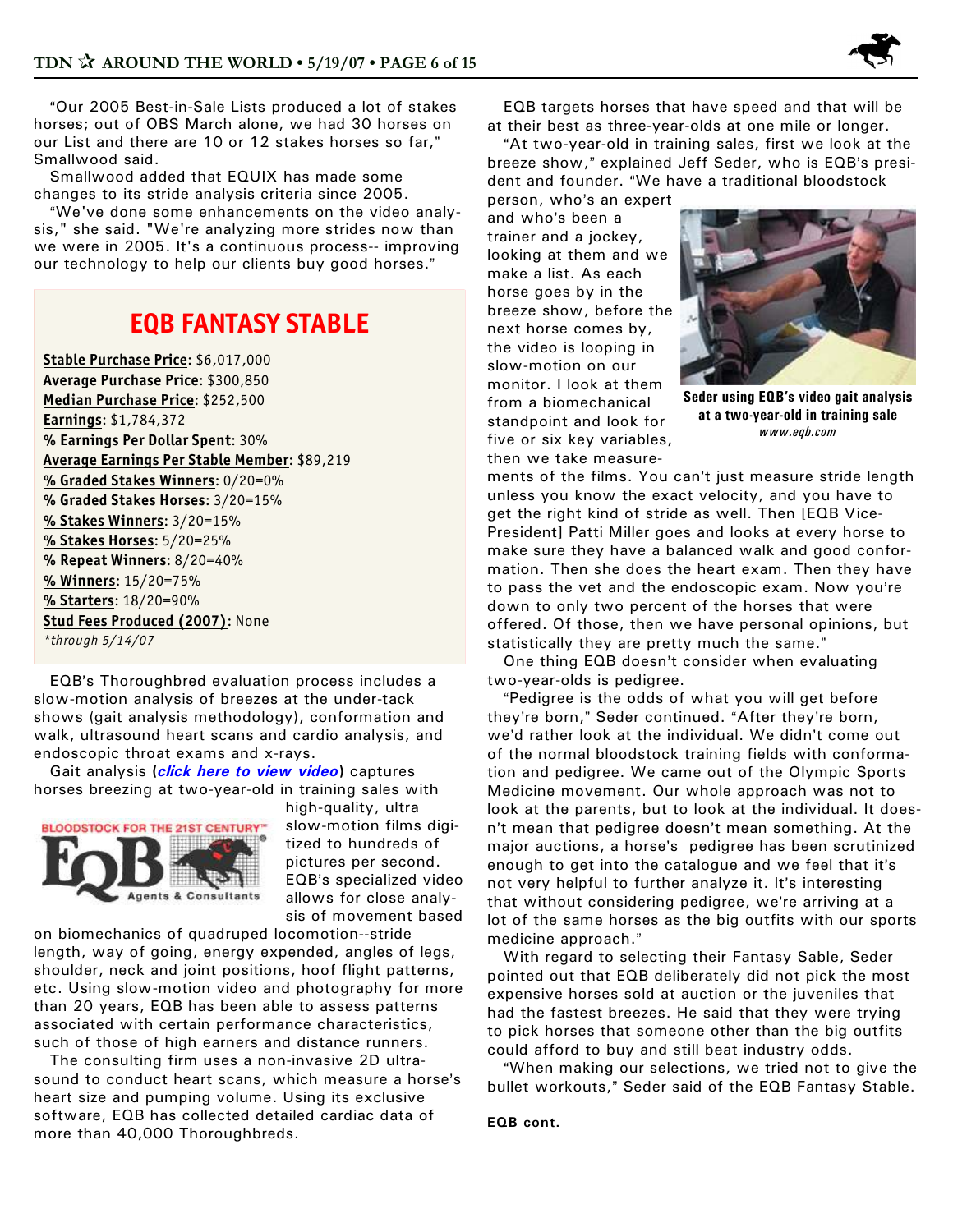"Anyone can do that," Seder continued. "The vast majority of these selections had well below the fastest breezes. Those bullet breezes admittedly do mean



**Diabolical in the Big A paddock** *Sherack photo*

something, but anyone can see those, so we can't add value there except for the really bad movers or badly conformed. We tried to show what our technology can do when handicapped, not to buy the most expensive and not the bullet works. Otherwise, why bother with the tech? Every year, we study our results and change our methods to adapt. We are now two generations of the technology ahead of where

we were when did that list in 2005. A list of 20 horses is a bit of a small sample to indicate performance in this game. On our website, we have scientific studies that we have performed on thousands of horses. Luck, trainers, injuries, etc., can totally skew the appearance of results in 20 horses in one group, but not in a proper study with a lot more horses."

All 20 of EQB's Fantasy Stable met the company's requirements, including a passing grade from a veterinarian. However, according to Seder, sometimes using a vet can backfire.

"Many may think that it's an advantage that we vetted out our Fantasy Stable, but that year the vets killed us by eliminating the ones that passed all our tests and then went on to become graded-stakes winners," Seder said. "In this case with the list of 20, we would've been better off without the vets. We had a couple of graded-stakes winners on our list that year that failed the vets. In 2004, we liked Afleet Alex a lot at FTMMAY. He breezed in :22 1/5, galloped out in :35, then :49 2/5. He averaged a stride length of 24.6 feet with a stride frequency of 2.46. But the vet said he had 'a big ankle.' A couple from 2005 that still frost me are Ready to Please [GSW & GISP,\$316,919], who failed her throat exam at OBS February, subsequent two-yearold champ Stevie Wonderboy [GISW, \$1,058,940], and Miraculous Miss [MGSW, \$450,370]. I guess we were too picky about bumps, bruises, swollen tendons and ankles after the stress of the two-year-old auction process."

 Seder added that he tried to stay under a \$250,000 purchase price per horse, and that 14 of the 15 Fantasy Stable's maiden winners graduated against maiden special weight company.

EQB's Fantasy Stable features multiple-stakes winners **Diabolical** (Artax) and **Master of Disaster** (Dance Master). The former, purchased for \$300,000 at OBSFEB, found a niche for himself as a sprinter last season, winning the Gallant Bob H. in a sharp 1:08 2/5 and finishing a good second behind subsequent sprint champ Thor's Echo in the GI De Francis Memorial Dash S.

 Diabolical began his four-year-old season with a thirdplace finish behind Half Ours in the GII Richter Scale Breeders' Cup Sprint Championship H., and most recently completed the exacta in the GI Carter H. on the GI Wood Memorial S. undercard. Diabolical is entered to make his next start in the GIII Maryland Breeders' Cup Sprint H. on the GI Preakness S. undercard.

 Master of Disaster, second in the GII Saratoga Special S. behind Henny Hughes as a juvenile, went on to add wins in the Oh Say S. and the Majestic Prince S. in his sophomore season. The chestnut, last seen finishing second in Delaware's Odessa S. in November, was put back in training at Fair Hill in late March. He went through the ring for \$600,000 at OBSFEB.

"At OBS, Master of Disaster had small feet, and breezed the official furlong in what for that sale was a modest :10 4/5, but galloped out in :33  $3/5$ ," Seder recalled. "Diabolical had an old right ankle chip, but in a place we thought would be OK. He only breezed the official furlong in :10 4/5, but galloped out in :33 1/5 with an average stride length over 25 feet."

 **Eagle Sound** (Fusaichi Pegasus), a \$725,000 RNA at BESMAR, broke her maiden impressively at Delaware as a two-year-old, but has been plagued by injuries since. She has one published workout this year, a three-furlong breeze in :37 at Gulfstream Jan. 21. According to Seder, Eagle Sound was purchased privately by George Strawbridge of Augustin Stable for \$450,000 following Barretts.

"If she ever gets back to the races, she's going to be something else," Seder said of Eagle Sound. "She was the best horse on the list of 20 that we put together. She broke her maiden impressively, then got hurt. That was a phenomenal filly. She had a great heart, a huge throat and awesome conformation. At Barretts, Eagle Sound had a very strong, yet flexible way of going and a long fluid smooth stride for the velocity. She reminds me a lot of [GII Forward Gal S. victress] Forever Together (Belong to Me), who we signed the ticket on at OBS March in 2006 for \$240,000."

 Forever Together most recently finished second in the GII Stonerside Beaumont S. at Keeneland Apr. 12. The three-year-old filly was previously unbeaten in three career attempts.

 Fantasy Stable member **Hit and Hope** (Five Star Day), a wire-to-wire winner at first asking last November at Hollywood, has been working well for his return over the Cushion Track. The chestnut, trained by Neil Drysdale, RNA'd for \$195,000 at KEEAPR.

 In terms of measuring success, Seder offered, "We look at what the industry averages are for the other major bloodstock agents. The *Thoroughbred Times* publishes a list and we try to exceed whatever rates the other good guys are getting by trying to double it. We look at graded-stakes winners and stakes winners, but not just any stakes winners. We look at the kind of stakes races, too, because you can have a \$10,000 stakes race at a no-name track." **EQB cont.**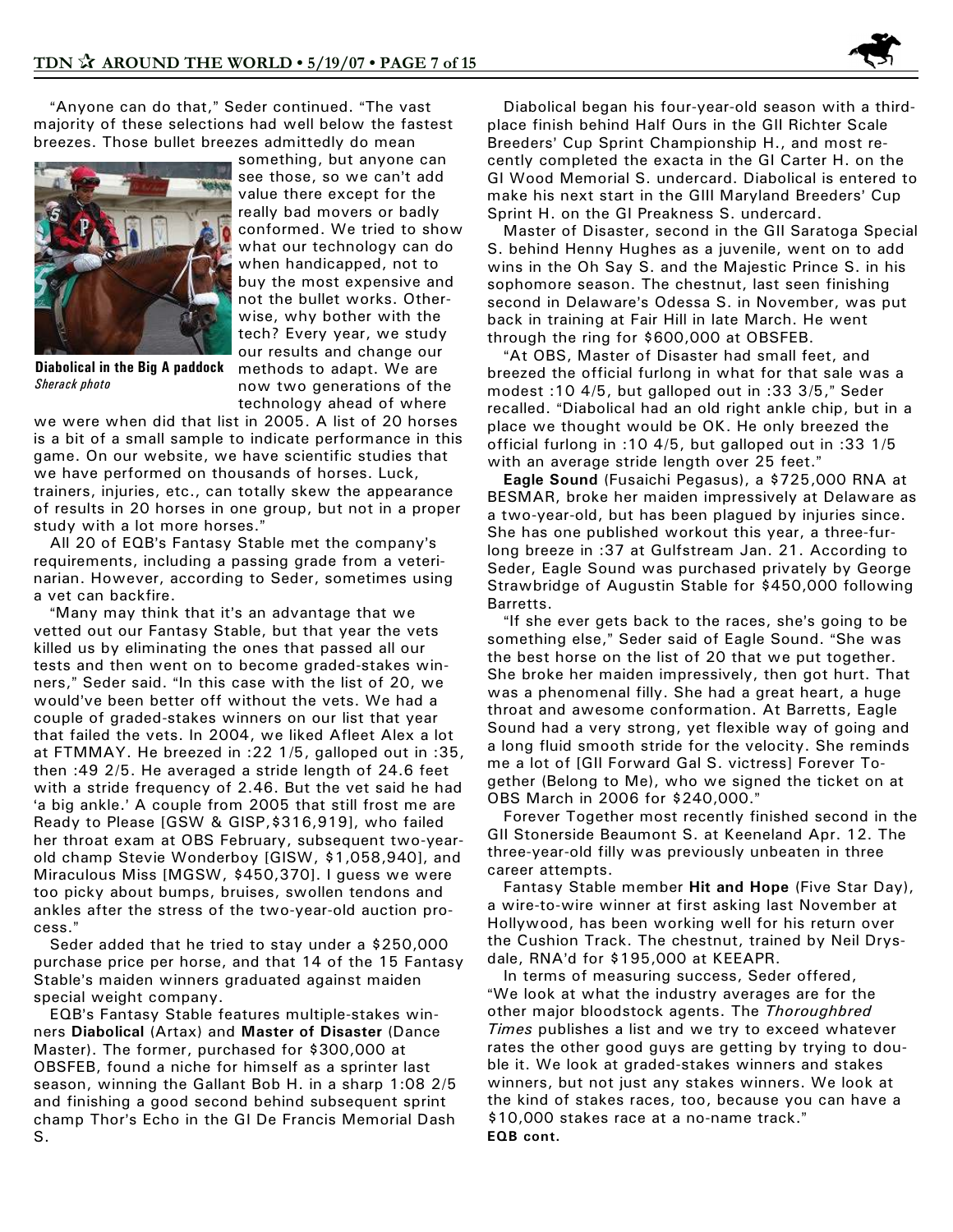

#### **EQB cont.**

"We really are looking more at performance and also taking a look at speed figure numbers," Seder continued. "EQB's results the last four or five years have been running well above the success percentages of many of the best in the industry for producing stakes winners and major graded winners."

EQB's scientific studies have been featured in publications such as the *Journal of Equine Veterinary Science*, including "Temporal and Kinematic Gait Variables of Thoroughbred Racehorses at or Near Racing Speeds" in May 2003 (*[click here to view](http://eqb.com/images/eqb.com/pdfs/1st%20gait%20paper.pdf)*) and "The Relationship of Selected Two-Dimensional Echocardiographic Measurements to the Racing Performance of 5,431 Yearlings and 2003 Two-Year-Old Thoroughbred Racehorses" in April 2003 **(***[click here to view](http://eqb.com/images/eqb.com/pdfs/C.V.-final%20in%20Journal.pdf)***)**.

"We've done real research with studies that were designed by veterinarians, statisticians and engineers and we got them published in refereed scientific journals, so they had to get through experts in the field," Seder commented. "We proved our point. Nobody else is doing studies the way we are. Out of 20 horses, you can do good or bad, but out of 1,000 or 10,000 horses--which is what our studies include--those numbers will hold. We know what percentages we're going to get over time. These studies aren't our opinion. There's nothing hidden in them--not the data, nor the methodology. It's all published in scientific journals. We have to do twice as much work and research to get any credibility from them since we're not from a university, but it's worth it."



**MOVING ???** For just a day or forever... Call us with your new fax number. (732) 747-8060

### **CECIL SEAMAN & CO., LLC FANTASY STABLE**

**Stable Purchase Price**: \$5,045,000 **Average Purchase Price**: \$252,250 **Median Purchase Price**: \$215,000 **Earnings**: \$1,752,157 **% Earnings Per Dollar Spent**: 35% **Average Earnings Per Stable Member**: \$87,608 **% Graded Stakes Winners**: 1/20=5% **% Graded Stakes Horses**: 4/20=20% **% Stakes Winners**: 4/20=20% **% Stakes Horses**: 7/20=35% **% Repeat Winners**: 10/20=50% **% Winners**: 15/20=75% **% Starters**: 20/20=100% **Stud Fees Produced (2007)**: Strong Contender (Stonewall Farm Stallions, \$10,000)=\$10,000 *\*through 5/14/07*

 Cecil Seaman & Co., LLC selects horses based on biomechanical evaluations. Using a tape measure, the

Thoroughbred consulting firm takes 15 precise measurements of skeletal anatomy and compares the measurements to horses in its database. Through a custom-designed computer program, Seaman & Co. analyze the data and look for ratios and proportions that resemble those of previous champions and Grade/Group



1 winners. Each horse is given a final analysis which consists of an overall grade **(***[click here](http://www.cecilseaman.com/services/grade_report.cfm)***)**--ranking from *A+ to C*. An *A+* or an *A* is categorized as an elite horse or a horse possessing champion potential. All 20 of Seaman's Fantasy Stable members received grades of *A+*.

Each horse's overall grade is derived from three numerical scores, including: *Type (soundness)*, *Ratio (leverage times mass)* and *Leverage*. A *Type* score lower than four indicates superior soundness; higher than five implies unsoundness. The *Ratio* grade helps determine whether a horse has the size and proportion to move its weight efficiently. A *Ratio* between five and nine is considered to be outstanding. *Leverage* scores, which are rated from five to 10, are considered to be the most important grade of all. The higher the number, the more powerful the horse.

"We select for soundness and we select for high-class horses," said Cecil Seaman, who founded the Lexington, Kentucky-based company in 1977. "We usually look at horses that are going to run at a mile or longer. We project soundness, mechanical distance and class, all from measurements that are compared against the 78,000 horses in our database that we have physically measured--once, twice or sometimes three times."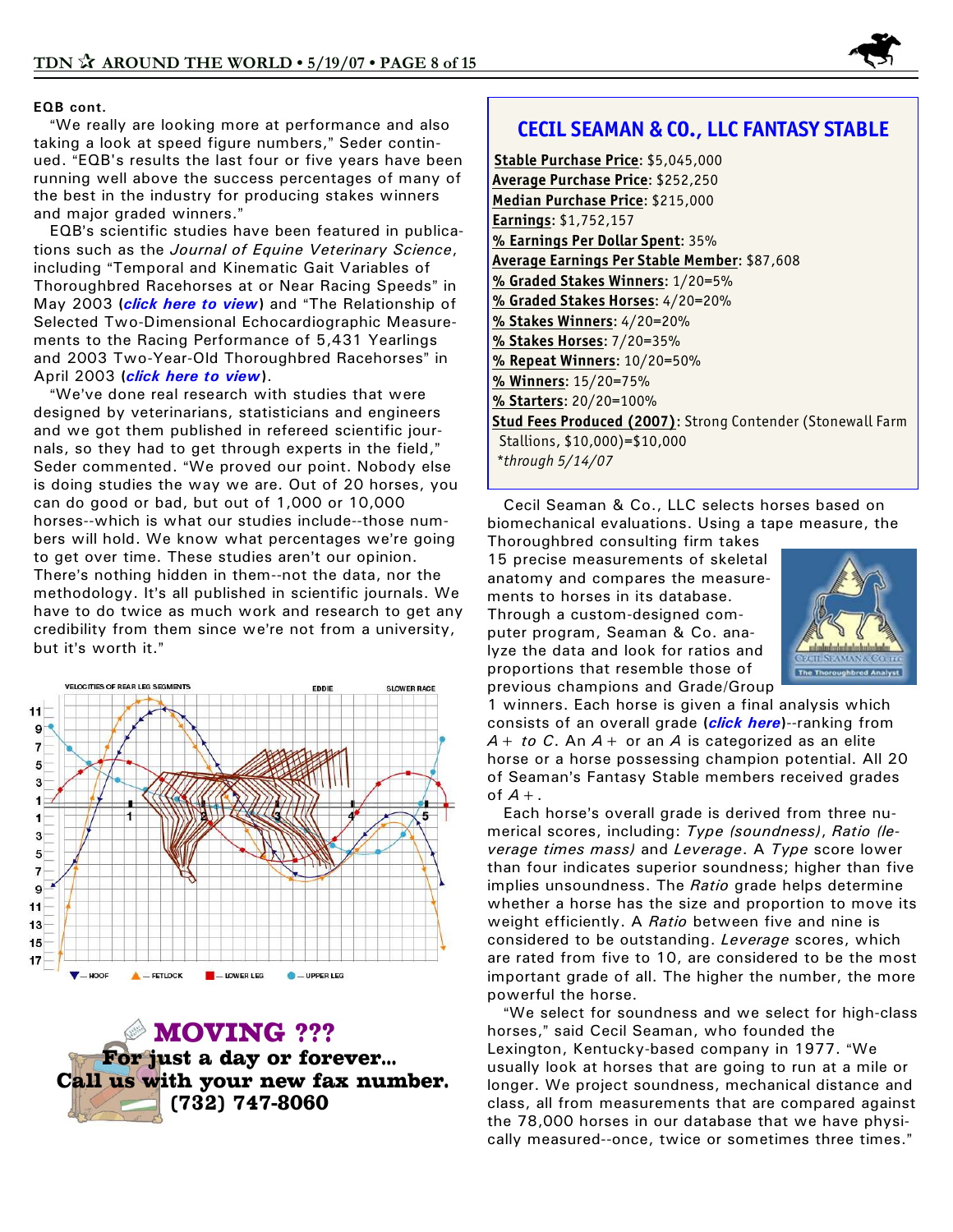

"We measured over 725 champions from all over the world and we're looking for the same skeletal proportions and ratios that the Grade Is and quality horses have," Seaman said.

Seaman's database includes 1978 Triple Crown winner Affirmed, two-time Horse of the Year Cigar and the immortal Northern Dancer. Over 3,000 horses are added to the database annually.

"We measure horses for size, mass and the length of the motion bones and we also look at conformation," he continued. "We're doing the opposite of what most



people do. We're looking for reasons to buy. If the horse is too overweight, we're afraid to buy it. We'll buy some conformation defects if they have a good point of gravity [balance of a horse in relation to gravity with its mass] and their point of gravity is not accenting this problem. We have horses scoped and x-rays done on

*www.cecilseaman.com*

the ones that we buy. There are lots of horses that measure well and that we're interested in, but don't have them vetted because we figure we can't afford them."

Seaman & Co. doesn't measure hearts or analyze a horse's motion at the two-year-old in training sales.

"We look at the videos at the breeze shows, but we don't have access to the high-speed cameras," Seaman explained. "I tried to do it in the early 1970s, but we got off on too many other projects. Usually, if a horse has good biomechanics, he or she has a good heart. That was our findings back in the '70s."

Seaman has conducted studies regarding a horse's weight and success on the racetrack. According to a study conducted in August 2006 **(***[click here](http://www.cecilseaman.com/studies/)***)**, the main problem is that overweight and obese horses make up a significant percentage of the entries in yearling and two-year-old sales. The study, which correlates weight with career earnings, also showed that horses who are overweight tend to have shorter and less profitable careers. The study included 44,310 horses--91 percent yearlings; nine percent two-year-olds; 52.2 percent colts; 47.8 percent fillies--which were measured at auction from 1970 through 2001.

"Another thing that is a major contributing factor in our selection process is that we will not buy overweight horses," Seaman said. "We did a study with over 44,000 horses. If a horse is overweight, it effects soundness. If they weigh too much, they are applying too much pressure to their feet, tendons, cannon bones and knees, and they are going to break down. It's compounded the faster they run. The study showed that horses that were an ideal weight or slightly underweight earned twice as much as the obese horses. The ideal weight horses had the highest percentage of starts and the highest percentage of graded-stakes winners."

Seaman & Co. measures horses biomechanically for

their potential ability as racehorses, but also as stallion prospects. Using its Genetic Dominance Tree Reports **(***[click here](http://www.gdtreport.com/aboutgdt.cfm)***)**, Seaman & Co. evaluate if the potential purchase has the genetic consistency to be a good sire. The GDT Report, which uses Seaman's previously mentioned database, identifies if the horse was produced from a high probability mating and whether it has the consistent, homogenous genetic bank to be an elite Thoroughbred.



**Cecil Seaman**

The majority of Seaman's Fantasy Stable selections weren't x-rayed or vetted.

"All 20 we submitted for our Fantasy Stable were selected with biomechanics or physical measurements," Seaman explained. "We only vet and scope the ones we actually purchase or the ones that we're interested in bidding on. Our clients only vetted the horses that they were willing to bid on. There's a couple of them in the Fantasy Stable that we did have done."

 Seaman used his biomechanical analysis from the 2004 yearling sales as well as the following year's twoyear-old in training sales when making his Fantasy Stable selections. He didn't attend all of the two-yearold sales in 2005.

"Some of these were selected based on their yearling measurements," Seaman commented. "We didn't get to all the two-year-old sales in 2005. We probably didn't even look at one third of what the competition looked at and also video taped."

Seaman's Fantasy Stable includes horses by several young stallions that he thought highly of at the time.

"I tell you what's interesting about our bunch, look at the stallions we selected," he said. "Put It Back, Delaware Township, Dixie Union, etc. Even though those selections didn't do all that well, we picked out some young sires that we feel are going to be O.K. in the future."

Three of Seaman's Stable members RNA'd at their respected two-year-old in training sales.

"We liked 'em, looked at 'em and they measured well, but they RNA'd," Seaman said. "Maybe they didn't vet well, or their connections just wanted too much money, or the people didn't like the pedigree."

**Strong Contender** (Maria's Mon), an \$800,000 KEEAPR purchase, was the star of the Seaman Fantasy Stable, posting wins last season in the GII Dwyer S. and the GII Super Derby, as well as third-place finishes in the GI Haskell Invitational H. and the GI Blue Grass S. The chestnut was retired with \$618,000 in earnings to Stonewall Farm Stallions in Kentucky following a fifthplace finish in the GIII Hal's Hope S. in early January. He stood his first season at stud in 2007 for a \$10,000 fee.

#### **Seaman cont.**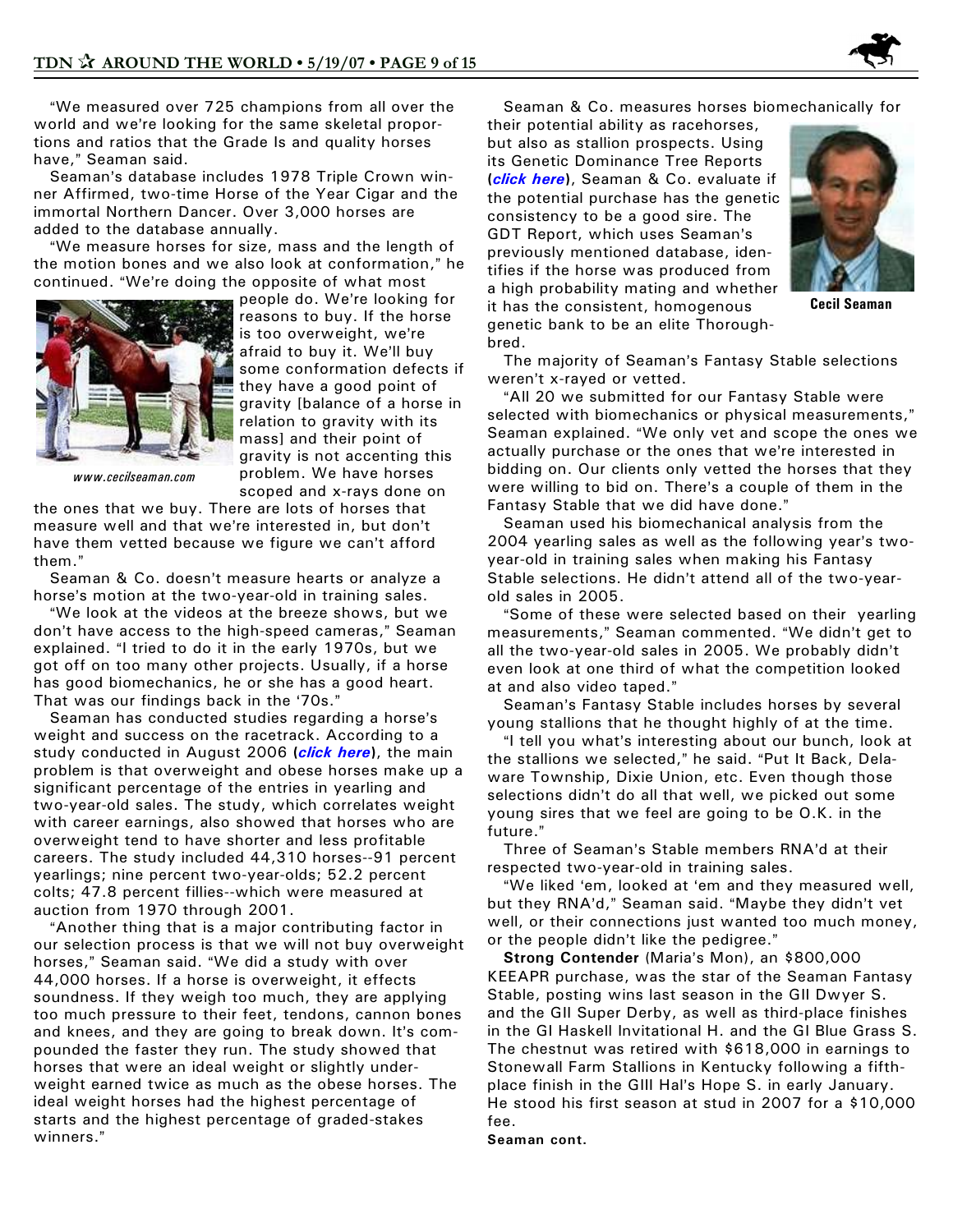

Strong Contender earned an *A+* rating, with scores

of *Type (1)*, *Ratio (5)* and *Leverage (10)*. According to Seaman, the colt was similar in size, measurements and grade to MGISW Behrens, GI Travers S. winner Corporate Report, two-time GI Breeders' Cup Classic winner and Horse of the Year Tiznow and champion three-year-old colt and Horse of the Year Spend a Buck.



**Strong Contender** *Adam Coglianese photo*

"Strong Contender was a large horse and very well balanced," Seaman said. "I was surprised this horse's career didn't last longer."

 **Sabatini** (Five Star Day), an impressive maiden winner at first asking, was also part of Seaman's Fantasy Stable. The \$350,000 FTFFEB purchase placed third in the 2005 GI Hollywood Starlet S. and second in the GIII Santa Ysabel S. in her sophomore bow. The bay closed out her sophomore season with off-the-board finishes in the GI Test S. at Saratoga and the GII Raven Run S. at Keeneland in October. Sabatini doesn't have any listed works since last October. She was a *Type (1)*, *Ratio (4)* and *Leverage (10)*.

 **Cinderella**=**s Dream** (Prime Timber), purchased for \$190,000 at OBSAPR, made four starts as a juvenile, but hasn't raced since. The New York-bred won the Maid of the Mist S. before finishing second behind subsequent Grade I winner Wonder Lady Anne L in the GII Demoiselle S. Cinderella's Dream earned scores of *Type (1)*, *Ratio (7)* and *Leverage (9)*.

 **Zann** (Dynaformer), a \$400,000 KEEAPR purchase, looks to have a bright future on the lawn after posting a fifth-place finish in last term's GI Hollywood Derby in November and a third-place finish in the GIII Sir Beaufort S. last time Dec. 26. Zann received grades of *Type (1)*, *Ratio (5)* and *Leverage (10)*.

 Seaman is confident that his Fantasy Stable will have some favorable updates in the future.

"I think we'll have two more stakes winners from this group," Seaman commented. "We have pretty high expectations for **Graffham** (Red Ransom) and Zann. They both measured really well and we liked them a lot at the sales."

 According to Seaman, Graffham has been plagued by tendon injuries since exiting the Keeneland April Sale. The four-year-old finally made his career debut at Gulfstream Mar. 18, finishing last of eight, but doesn't have any published workouts since. The \$400,000 two-year-old purchase is trained by Graham Motion.

J **Watch Out for "***TDN* **Rising Stars"** J **Stars of tomorrow grabbing the spotlight today...** Seaman measures success two different ways.

"Actually, I have a client that I buy horses for [a total of 28 horses of racing age] that has 32.1 percent

stakes winners from foals and 21.4 percent graded-stakes winners from foals, so [our Fantasy Stable] is not quite in line yet," he said. "I think we still have chances for improvement though. It really makes a difference who you send your horses to. The other way we grade our results is that the *Thoroughbred Times* did a report **(***[click here for](http://www.cecilseaman.com/graphics/number1AD.jpg) [chart](http://www.cecilseaman.com/graphics/number1AD.jpg)***)** and we had the highest



**Zann** *Benoit photo*

rate of return of the yearling buyers for purchase price and I think we only averaged around \$40,000 a piece. And we paid \$8 million for 200 and something horses and they earned right at \$14.9 million."

 Seaman prefers the yearling sales over two-year-old in training sales.

"I'm not into just buying two-year-olds," he commented. "The thing about the two-year-old sales when you look at it, I think they are too hard on the horses. They destroy too many of them. They ask them for their lives. Thirty years ago you couldn't carry a stick on a two-year-old until it made three starts. I think you're going to end up with more sound horses at the yearling sales."

### **THIS DATE IN HISTORY...**

**May 19, 1961**...Jockey **Bill Shoemaker** rode his 4000th winner aboard Guaranteeya at Hollywood Park.

**May 19, 1964**...Jockey **Laffit Pincay Jr.** rode his first winner aboard Huelen at Presidente Remon in Panama.

**May 20, 1941**...Seventeen days after his Kentucky Derby win and 10 days after his Preakness victory, Triple Crown winner **Whirlaway** faced older horses for the first time and, carrying 108 pounds, he defeated four rivals in the Henry of Navarre S. at Belmont Park. He came back 16 days later to finish his Triple Crown sweep in the Belmont S.

**May 20, 1954**...At odds of 13-1, Rex Ellsworth's twoyear-old colt **Swaps** broke his maiden by three lengths at Hollywood Park.

**May 20, 1977**...Two-year-old **John Henry** won his first start ever, a four-furlong maiden race at Jefferson Downs, by a nose.

*Courtesy of the National Thoroughbred Racing Association.*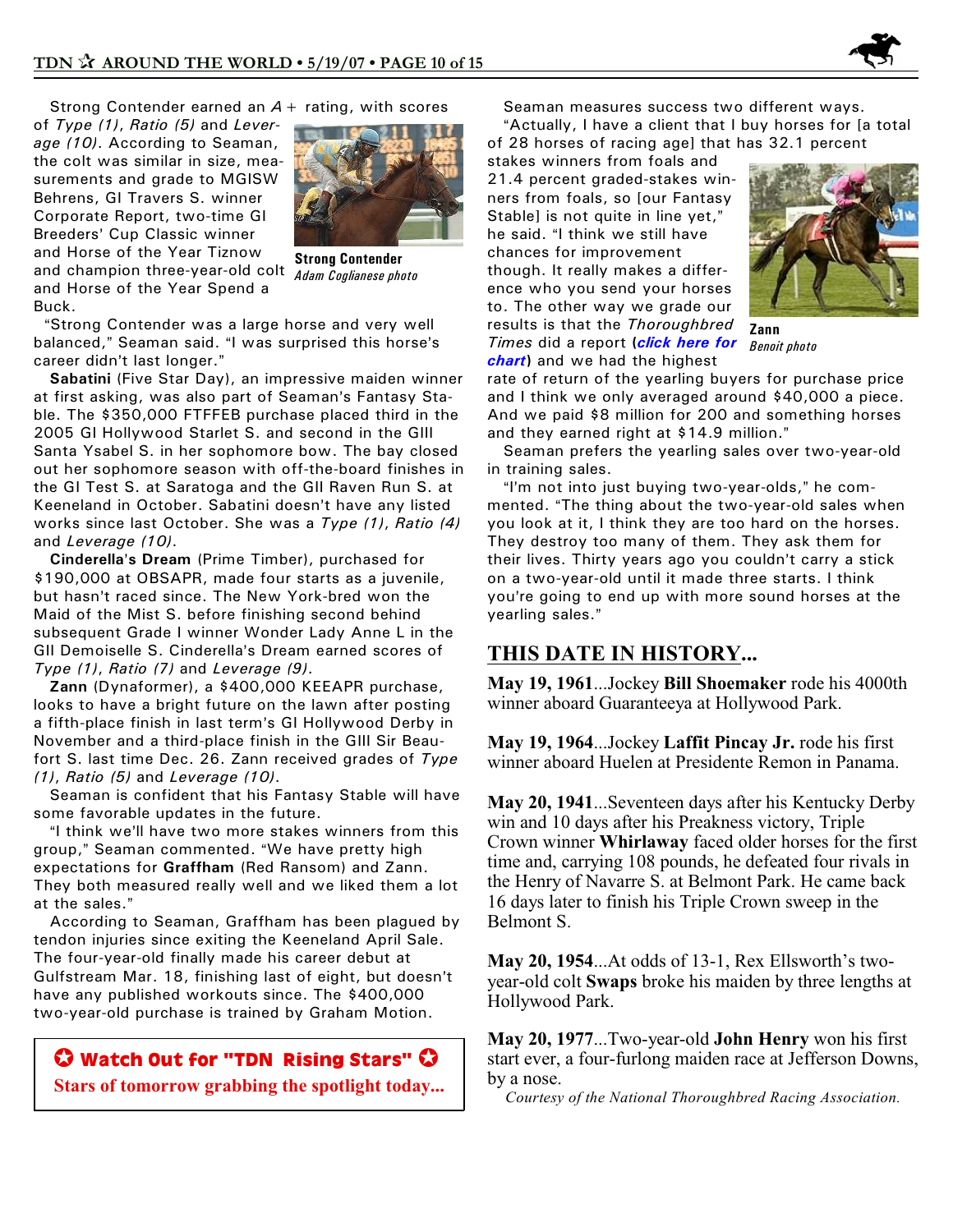

# **DataTrack/BreezeFigs Fantasy Stable**

| Horse (Sire)                         | Lifetime         | <b>Earnings</b>    | <b>Top Performance</b>        | <b>Hammer</b> |  |  |
|--------------------------------------|------------------|--------------------|-------------------------------|---------------|--|--|
|                                      |                  | <b>OBSFEB 2005</b> |                               |               |  |  |
| Master of Disaster (Dance Master)    | $13 - 6 - 2 - 0$ | \$231,708          | MSW & G2SP                    | \$600K        |  |  |
| Travelin Leroy (Two Punch)           | $12 - 2 - 2 - 1$ | \$72,240           | Alw winner & SP               | \$250K        |  |  |
| Nothing Like It (Forest Camp)        | $21 - 3 - 4 - 1$ | \$42,214           | Multiple winner               | \$60K         |  |  |
| Cat's Eye Witness (Elusive Quality)  | $12 - 1 - 3 - 1$ | \$24,185           | Maiden winner                 | \$125K        |  |  |
|                                      |                  | <b>FTFFEB 2005</b> |                               |               |  |  |
| Ten Halos (Marquetry)                | $13 - 2 - 4 - 2$ | \$92,800           | Alw winner & MSP              | *95K          |  |  |
| Circuit Breaker (Yes It's True)      | $11 - 2 - 3 - 2$ | \$63,180           | Alw winner                    | \$435K        |  |  |
| Five Star Thief (Cat Thief)          | $4 - 2 - 0 - 0$  | \$62,740           | Alw winner                    | \$480K        |  |  |
| Tyler's Way (Two Punch)              | $8 - 1 - 0 - 1$  | \$12,740           | Maiden winner                 | \$250K        |  |  |
|                                      |                  | <b>BESMAR 2005</b> |                               |               |  |  |
| Henny Hughes (Hennessy)              | $10 - 6 - 3 - 0$ | \$1,124,820        | <b>MGISW</b>                  | *\$370K       |  |  |
| Ecru Egret (Silver Hawk)             | $14 - 1 - 4 - 2$ | \$38,881           | Maiden winner                 | *\$60K        |  |  |
|                                      |                  | <b>OBSMAR 2005</b> |                               |               |  |  |
| Oden's Tale (Menifee)                | $20 - 2 - 1 - 3$ | \$91,170           | Alw winner                    | \$140K        |  |  |
| The Long Gray Line (Silver Charm)    | Unraced          | --------           | Unraced                       | \$360K        |  |  |
|                                      |                  | <b>ADNMAR 2005</b> |                               |               |  |  |
| <b>Benedict (Golden Missile)</b>     | $7 - 0 - 0 - 2$  | \$9,960            | Placed                        | \$500K        |  |  |
|                                      |                  | <b>KEEAPR 2005</b> |                               |               |  |  |
| Praying For Cash (Songandaprayer)    | $8 - 3 - 2 - 1$  | \$357,630          | <b>GSW &amp; GISP</b>         | \$150K        |  |  |
| Zann (Dynaformer)                    | $9 - 3 - 1 - 1$  | \$130,632          | Alw winner & G3SP \$400K      |               |  |  |
| Noonmark (Unbridled's Song)          | $8 - 2 - 1 - 1$  | \$116,175          | Alw winner & G2SP             | *\$1115K      |  |  |
| Lucy'swordsoflove (Tactical Cat)     | $6 - 1 - 0 - 2$  | \$24,360           | Maiden winner                 | \$117K        |  |  |
| <b>Excellsior (Unbridled's Song)</b> | $5 - 0 - 0 - 0$  | \$487              | Unplaced                      | \$250K        |  |  |
|                                      |                  | <b>FTMMAY 2005</b> |                               |               |  |  |
| Smokey Stover (Put It Back)          | $11 - 7 - 4 - 0$ | \$459,725          | <b>MGSW</b>                   | \$140K        |  |  |
| Noah's Pal (Millions)                | $1 - 0 - 0 - 0$  | \$2,050            | Unplaced                      | \$39K         |  |  |
| <b>Totals</b>                        |                  |                    | \$2,957,697 (through 5/14/07) | \$5,936,000   |  |  |
|                                      |                  |                    |                               |               |  |  |

*\*RNA*

*For more information on DataTrack/BreezeFigs, contact Bob Fierro at (718) 746-8272 or Jason Kilgore at (859) 333-5460 or via email at [BreezeFigs@biodatatrack.com](mailto:BreezeFigs@biodatatrack.com)*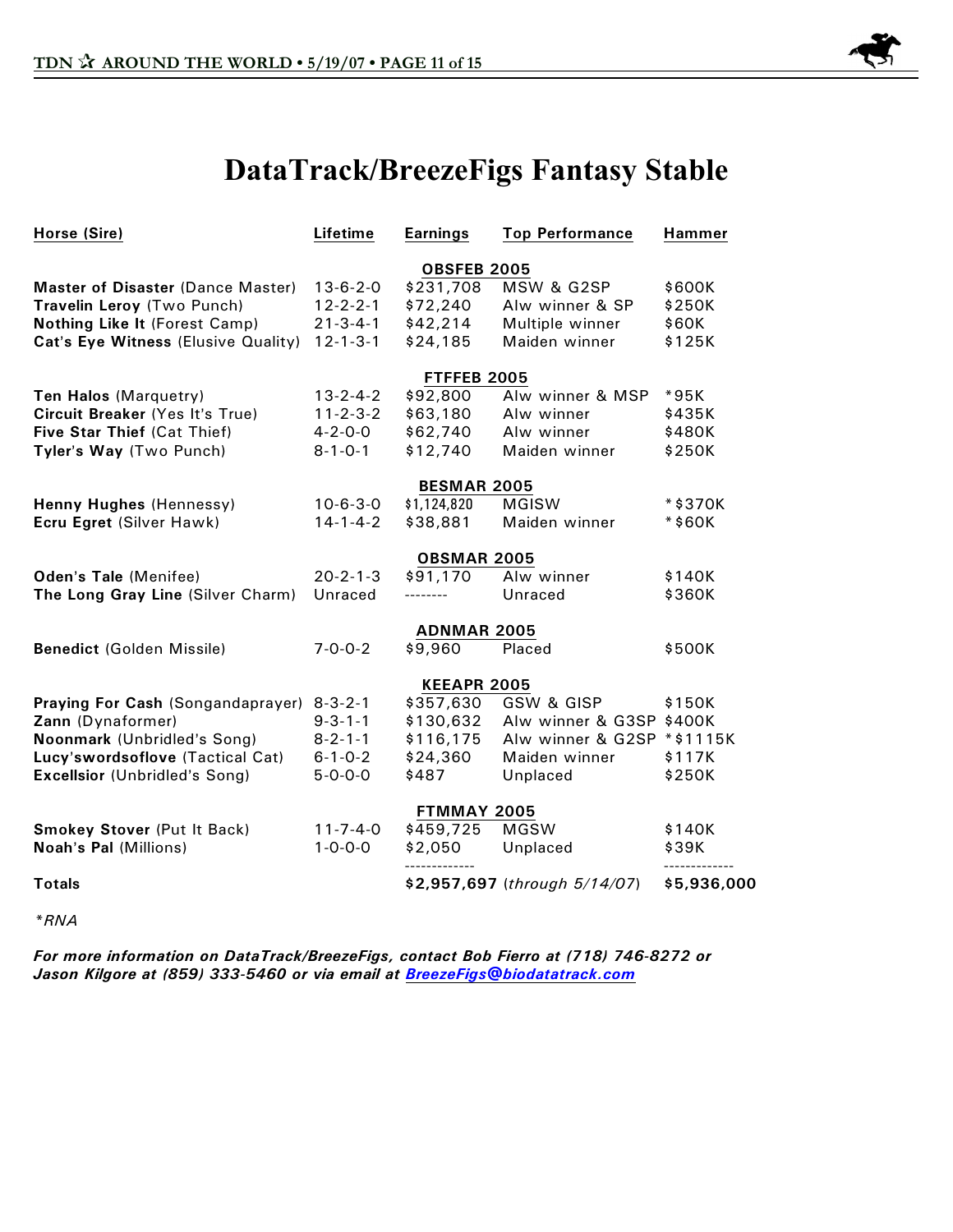

# **EQUIX Biomechanics Fantasy Stable**

| Horse (Sire)                          | Lifetime           | <b>Earnings</b>    | <b>Top Performance</b>        | Hammer       |  |  |
|---------------------------------------|--------------------|--------------------|-------------------------------|--------------|--|--|
|                                       | <b>OBSFEB 2005</b> |                    |                               |              |  |  |
| Master of Disaster (Dance Master)     | $13 - 6 - 2 - 0$   | \$231,708          | MSW & G2SP                    | \$600K       |  |  |
| Speed of Sound (Phone Trick)          | $12 - 3 - 3 - 1$   | \$115,100          | Alw winner & GSP              | \$550K       |  |  |
| Jeannette's Hope (Yes It's True)      | $15 - 1 - 1 - 3$   | \$38,000           | Winner                        | \$185K       |  |  |
|                                       |                    | <b>FTFFEB 2005</b> |                               |              |  |  |
| Cintarosa (Grand Slam)                | $14 - 3 - 2 - 4$   | \$105,230          | Alw winner                    | \$500K       |  |  |
| Cat Criminal (Tale of the Cat)        | $3 - 2 - 0 - 0$    | \$46,650           | Alw winner                    | \$400K       |  |  |
| Rondo (Grand Slam)                    | $4 - 2 - 2 - 0$    | \$69,400           | Alw winner                    | \$2900K      |  |  |
| Major Tom (Thunder Gulch)             | $17 - 0 - 6 - 3$   | \$28,907           | Placed                        | *\$550K      |  |  |
| Ever Shifting (Tale of the Cat)       | $2 - 0 - 0 - 0$    | \$507              | Unplaced                      | \$5200K      |  |  |
| Investor's Gamble (High Yield)        | Unraced            | ----------         | Unraced                       | \$975K       |  |  |
| Nectar of the Gods (High Yield)       | Unraced            | ----------         | Unraced                       | \$450K       |  |  |
|                                       | <b>OBSMAR 2005</b> |                    |                               |              |  |  |
| <b>Sky Diving (Aptitude)</b>          | $12 - 3 - 3 - 1$   | \$207,100          | Alw winner & MSP              | \$310K       |  |  |
| Cajun Mistress (Salt Lake)            | $9 - 4 - 0 - 2$    | \$119,610          | Alw winner & SP               | \$220K       |  |  |
| Oden's Tale (Menifee)                 | $20 - 2 - 1 - 3$   | \$91,170           | Alw winner                    | \$140K       |  |  |
| Derby (Touch Gold)                    | $9 - 1 - 0 - 1$    | \$43,386           | Winner                        | \$350K       |  |  |
| Tilden (Delaware Township)            | $8 - 1 - 1 - 1$    | \$33,010           | Winner                        | \$225K       |  |  |
| Batidas (Siphon {Brz})                | $3 - 0 - 1 - 0$    | \$8,600            | Placed                        | \$320K       |  |  |
| Saddle Shoes (Delaware Township)      | $4 - 0 - 0 - 1$    | \$6,970            | Placed                        | \$95K        |  |  |
|                                       |                    | <b>KEEAPR 2005</b> |                               |              |  |  |
| Memphis Mon (Maria's Mon)             | $5 - 1 - 1 - 0$    | \$41,400           | Winner                        | \$375K       |  |  |
| Graffham (Red Ransom)                 | $1 - 0 - 0 - 0$    | \$380              | Unplaced                      | \$400K       |  |  |
| <b>Accepting Fate (Saint Ballado)</b> | Unraced            | -----------        | Unraced                       | \$200K       |  |  |
|                                       |                    | <b>OBSAPR 2005</b> |                               |              |  |  |
| Steppenwolfer (Aptitude)              | $12 - 3 - 2 - 3$   | \$623,080          | GISP                          | \$375K       |  |  |
| <b>Totals</b>                         |                    |                    | \$1,810,208 (through 5/14/07) | \$15,320,000 |  |  |

*\*RNA*

*For more information on EQUIX Biomechanics, visit [www.equixbio.com](http://www.equixbio.com/) or call (859) 224-4488.*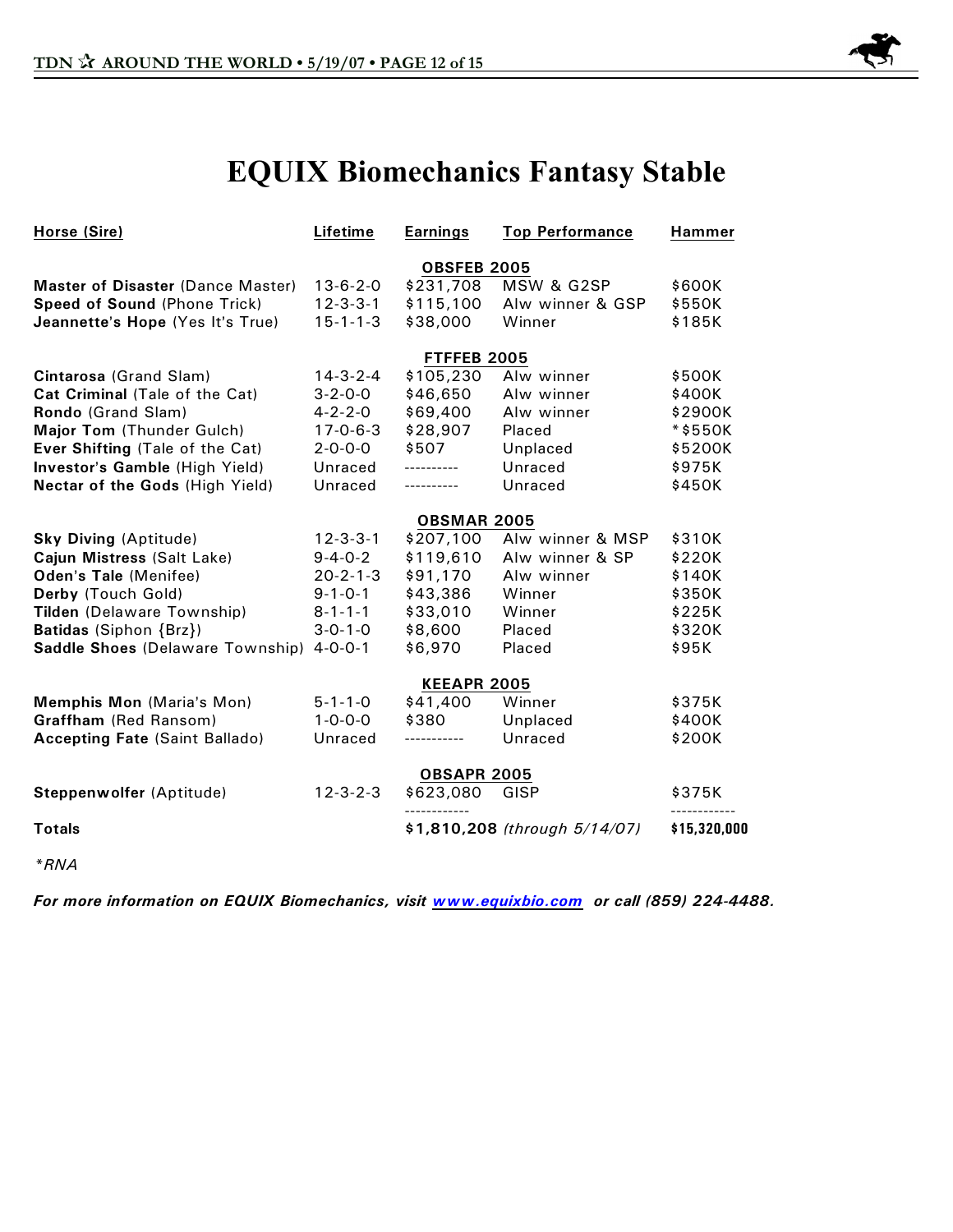

# **EQB Fantasy Stable**

| Horse (Sire)                      | Lifetime               | <b>Earnings</b>    | <b>Top Performance</b>        | <b>Hammer</b>           |  |  |  |
|-----------------------------------|------------------------|--------------------|-------------------------------|-------------------------|--|--|--|
|                                   | <b>OBSFEB 2005</b>     |                    |                               |                         |  |  |  |
| Diabolical (Artax)                | $17 - 6 - 6 - 2$       | \$480,900          | <b>MSW &amp; MGISP</b>        | \$300K                  |  |  |  |
| Master of Disaster (Dance Master) | $13 - 6 - 2 - 0$       | \$231,708          | MSW & G2SP                    | \$600K                  |  |  |  |
| Moon's Halo (Halo's Image)        | $7 - 3 - 0 - 2$        | \$97,627           | Alw winner                    | \$275K                  |  |  |  |
| Dade County (Songandaprayer)      | $6 - 1 - 0 - 1$        | \$38,480           | Maiden winner                 | \$200K                  |  |  |  |
| Triple Step (Trippi)              | $9 - 1 - 1 - 1$        | \$33,910           | Maiden winner                 | *\$95K                  |  |  |  |
| True Perception (Yes It's True)   | $3 - 0 - 0 - 0$        | \$2,365            | Unplaced                      | \$230K                  |  |  |  |
|                                   |                        | FTFFEB 2005        |                               |                         |  |  |  |
| Fine Sentence (Artax)             | $15 - 2 - 2 - 1$       | \$215,795          | Winner                        | \$155K                  |  |  |  |
| Saratoga Drive (Siphon {Brz})     | $11 - 2 - 1 - 1$       | \$89,625           | Alw winner & SP               | $*$ \$145K              |  |  |  |
| The Red Prince (Carson City)      | $6 - 1 - 3 - 0$        | \$53,872           | Winner                        | \$200K                  |  |  |  |
| Baronova (Tale of the Cat)        | $1 - 0 - 0 - 1$        | \$5,000            | Placed                        | \$500K                  |  |  |  |
| Gordon Gekko (Siphon {Brz})       | $1 - 0 - 0 - 0$        | \$400              | Unplaced                      | *325K                   |  |  |  |
| Nectar of the Gods (High Yield)   | Unraced<br>----------- |                    | Unraced                       | \$450K                  |  |  |  |
|                                   |                        | <b>BESMAR 2005</b> |                               |                         |  |  |  |
| Eagle Sound (Fusaichi Pegasus)    | $3 - 1 - 0 - 1$        | \$28,405           | Winner                        | *\$725K                 |  |  |  |
|                                   |                        | <b>OBSMAR 2005</b> |                               |                         |  |  |  |
| Red Sports Car (Trippi)           | $9 - 1 - 0 - 3$        | \$115,734          | Winner                        | \$140K                  |  |  |  |
| Parker B. (Wagon Limit)           | $15 - 3 - 2 - 1$       | \$94,720           | Alw winner                    | $*$ \$100K              |  |  |  |
| Remembering Star (Wild Wonder)    | $6 - 1 - 1 - 2$        | \$73,000           | Winner & G2SP                 | *\$47K                  |  |  |  |
| The Long Gray Line (Silver Charm) | Unraced                |                    | Unraced                       | \$360K                  |  |  |  |
|                                   |                        | <b>KEEAPR 2005</b> |                               |                         |  |  |  |
| Mantoloking (Unbridled's Song)    | $8 - 3 - 0 - 0$        | \$105,315          | Alw winner                    | *\$575K                 |  |  |  |
| Likely (Yes It's True)            | $7 - 2 - 2 - 0$        | \$93,516           | <b>SW</b>                     | \$400K                  |  |  |  |
| Hit and Hope (Five Star Day)      | $1 - 1 - 0 - 0$        | \$24,000<br>.      | Winner                        | *\$195K<br>------------ |  |  |  |
| <b>Totals</b>                     |                        |                    | \$1,784,372 (through 5/14/07) | \$6,017,000             |  |  |  |

*\*RNA*

*For more information on EQB, visit [www.eqb.com](http://www.eqb.com) or call (800) 223-7014.*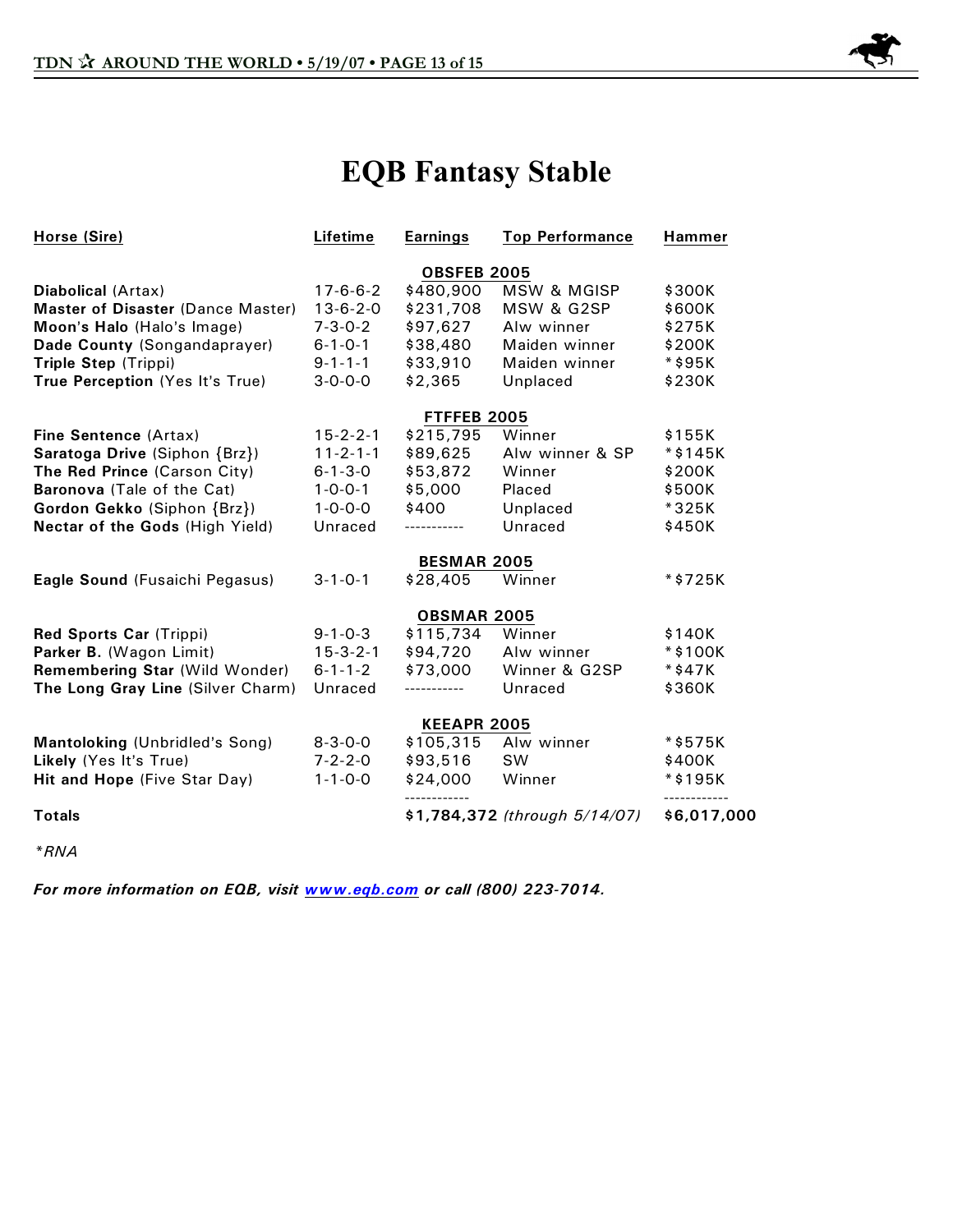

# **Cecil Seaman & Co. LLC Fantasy Stable**

| Horse (Sire)                               | Lifetime         | <b>Earnings</b>    | <b>Top Performance</b>        | <b>Hammer</b> |  |  |  |
|--------------------------------------------|------------------|--------------------|-------------------------------|---------------|--|--|--|
|                                            |                  | FTFFEB 2005        |                               |               |  |  |  |
| Sabatini (Five Star Day)                   | $8 - 2 - 1 - 2$  | \$154,040          | Alw winner & GISP             | \$350K        |  |  |  |
| Mr Retsof (Put It Back)                    | $17 - 3 - 1 - 0$ | \$44,489           | Multiple winner               | $*$ \$130K    |  |  |  |
| Away Down South (Dixie Union)              | $11 - 1 - 1 - 1$ | \$25,120           | Maiden winner                 | *\$95K        |  |  |  |
|                                            |                  | <b>OBSMAR 2005</b> |                               |               |  |  |  |
| Paddy Murphy (Forest Camp)                 | $12 - 3 - 3 - 1$ | \$124,180          | Alw winner                    | \$190K        |  |  |  |
| <b>Surfing lan (Rizzi)</b>                 | $6 - 2 - 1 - 1$  | \$80,322           | Alw winner & SP               | \$170K        |  |  |  |
| Dancin Olivia (Forestry)                   | $8 - 3 - 0 - 0$  | \$73,968           | <b>SW</b>                     | \$150K        |  |  |  |
| Tilden (Delaware Township)                 | $8 - 1 - 1 - 1$  | \$33,010           | Winner                        | \$225K        |  |  |  |
| Five Star Special (Five Star Day)          | $2 - 0 - 0 - 1$  | \$4,480            | Placed                        | \$210K        |  |  |  |
|                                            |                  | <b>KEEAPR 2005</b> |                               |               |  |  |  |
| <b>Strong Contender (Maria's Mon)</b>      | $8 - 4 - 0 - 3$  | \$618,000          | MGSW & MGISP                  | \$800K        |  |  |  |
| Zann (Dynaformer)                          | $9 - 3 - 1 - 1$  | \$130,632          | Alw winner & G3SP             | \$400K        |  |  |  |
| Likely (Yes It's True)                     | $7 - 2 - 2 - 0$  | \$93,516           | <b>SW</b>                     | \$400K        |  |  |  |
| <b>Grass Thunder (Forestry)</b>            | $4 - 1 - 1 - 0$  | \$60,324           | Winner                        | \$250K        |  |  |  |
| Right Place N Time (Coronado's Quest)      | $10-2-0-0$       | \$59,047           | Alw winner                    | \$220K        |  |  |  |
| Nickypalmer (Dynaformer)                   | $12 - 1 - 2 - 2$ | \$58,650           | Maiden winner                 | \$320K        |  |  |  |
| Fisher of Men (Saint Ballado)              | $2 - 0 - 0 - 2$  | \$5,025            | Placed                        | \$250K        |  |  |  |
| Graffham (Red Ransom)                      | $1 - 0 - 0 - 0$  | \$380              | Unplaced                      | \$400K        |  |  |  |
| Fusaichi Apollo (Silver Deputy)            | $2 - 0 - 0 - 0$  | \$0                | Unplaced                      | *\$90K        |  |  |  |
|                                            |                  | <b>OBSAPR 2005</b> |                               |               |  |  |  |
| Cinderella's Dream (Prime Timber)          | $4 - 2 - 2 - 0$  | \$133,600          | SW & GSP                      | \$190K        |  |  |  |
| Luvyasomuch (Put It Back)                  | $7 - 1 - 3 - 2$  | \$38,500           | Winner                        | \$125K        |  |  |  |
| <b>Sensational Humor (Distorted Humor)</b> | $8 - 0 - 1 - 2$  | \$14,874           | Placed                        | \$80K         |  |  |  |
| <b>Totals</b>                              |                  |                    | \$1,752,157 (through 5/14/07) | \$5,045,000   |  |  |  |

*\*RNA*

*For more information on Cecil Seaman & Company, visit [www.cecilseaman.com](http://www.cecilseaman.com) or call (859) 293-0561.*